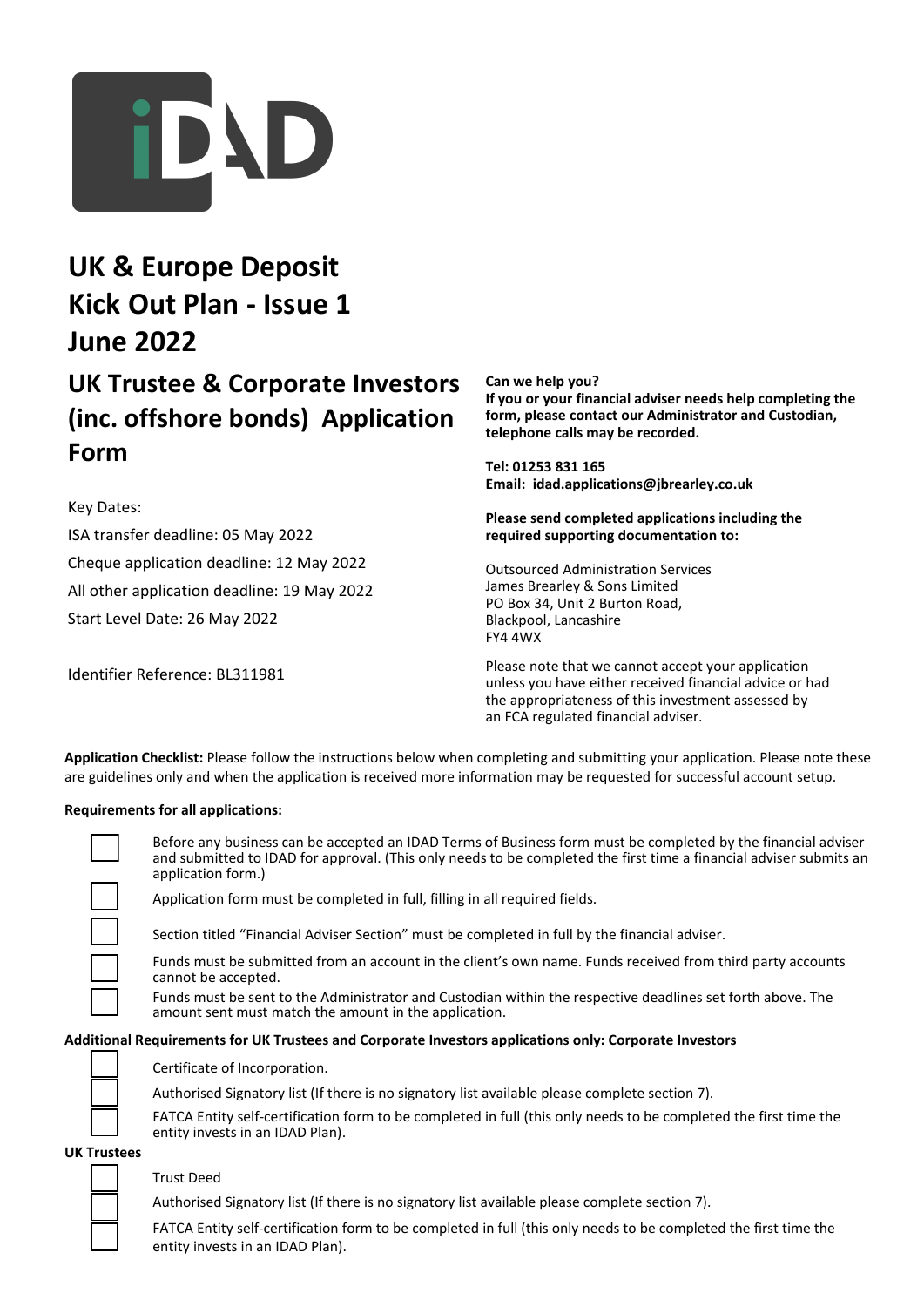### **Please complete this form using BLOCK CAPITALS and black ink.**

Please fill in the name of your financial adviser and firm here:

Financial adviser name:

Financial adviser firm:

### **Payment Information**

If you are paying by bank transfer tick here: Please send the investment amount to the following account:

| Account name:   | James Brearley & Sons Limited |
|-----------------|-------------------------------|
| Account number: | 10491689                      |
| Bank sort code: | $16 - 14 - 12$                |
| Bank:           | Royal Bank of Scotland        |

Please quote your name in the reference.

### **Section 1 – Your Details**

| Name of Trust/Company:                  |
|-----------------------------------------|
| Date of Trust/Company registration no.: |
| Legal Entity Identifier (LEI)*:         |
| LEI expiry date <sup>*</sup> :          |
| Permanent address Building name/no.:    |
| Street name:                            |
| District:                               |
| City/Town:                              |
| County:                                 |
| Postcode:                               |
| Country:                                |
| Registered address:                     |
| Postcode:                               |
|                                         |

If you are paying by cheque please make it payable to: **James Brearley & Sons Limited**.

**Please note that your payment should be made from an account held in your name. Your application will be rejected if payment is not made from an account held in your name.**

Important: If you do not quote the reference you use when transferring your payment in support of your application it may not be possible to connect your Application Form with your payment and this may lead to your application being rejected. No liability will be accepted where this occurs if you have not quoted a reference number on your payment transfer and on this Application Form.

Country of incorporation/establishment:

**\*Under new European legislation, the Markets in Financial Instruments Directive (MiFID II) and Regulation (MiFIR) require 'Legal Entities' to obtain a 'Legal Entity Identifier' (LEI). We are unable to process your application without a LEI.**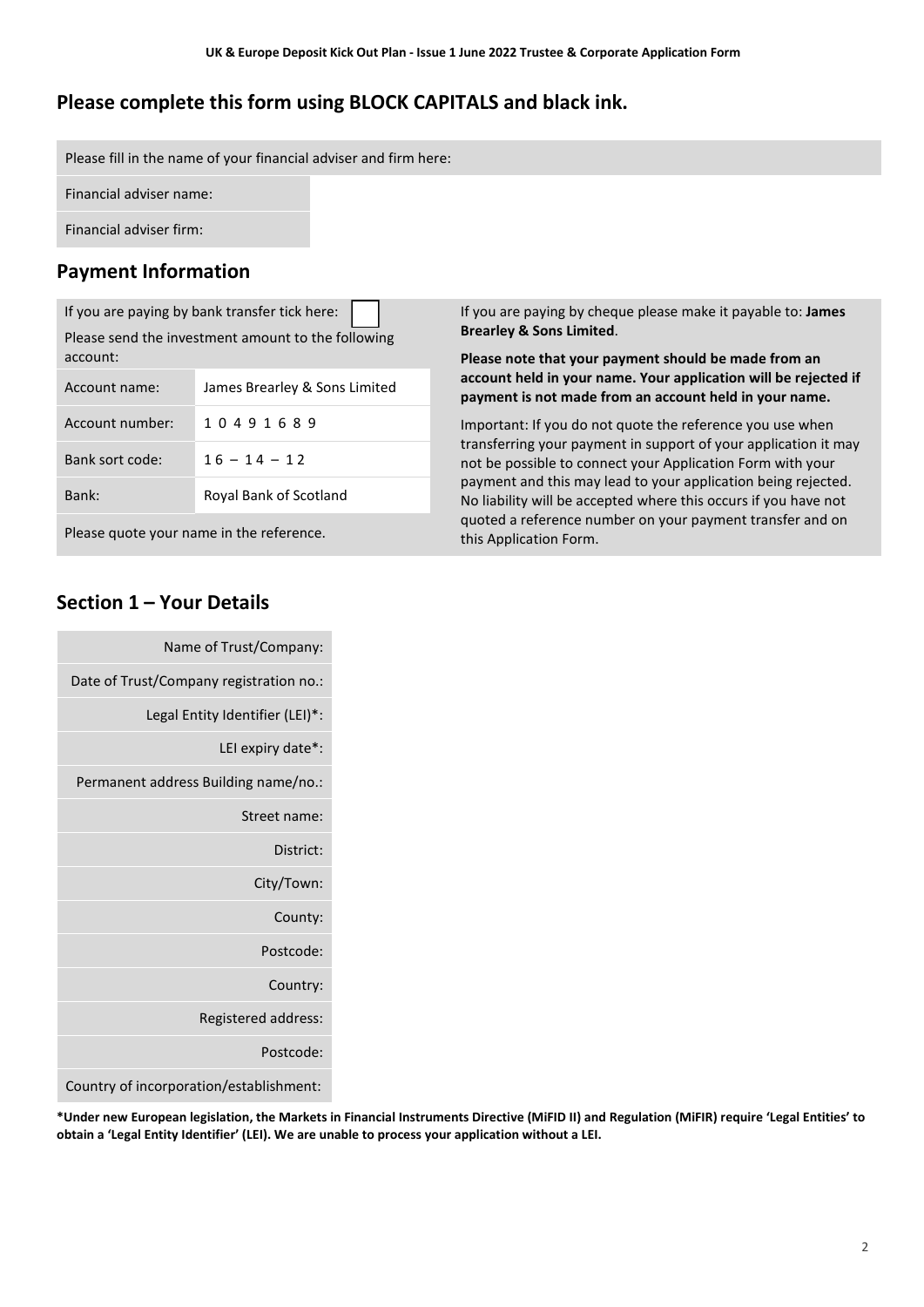#### **Section 1 – Your Details** continued

| Contact name:                                               |                                                                                                                                                                 |
|-------------------------------------------------------------|-----------------------------------------------------------------------------------------------------------------------------------------------------------------|
| Contact telephone number:                                   |                                                                                                                                                                 |
| Ownership: Beneficiary of Trust/<br>Shareholder of company: |                                                                                                                                                                 |
| Name (in full):                                             |                                                                                                                                                                 |
| Address:                                                    |                                                                                                                                                                 |
| Postcode:                                                   |                                                                                                                                                                 |
| Date of birth:                                              |                                                                                                                                                                 |
| National Insurance (NI) number:                             |                                                                                                                                                                 |
| Country of residence:                                       |                                                                                                                                                                 |
| Nationality:                                                |                                                                                                                                                                 |
|                                                             | Please provide details of all interests in excess of 25%; if more than one please provide<br>details of each on a separate list or on a photocopy of this page. |
|                                                             | For Trusts only: Settlor details                                                                                                                                |
| Name (in full):                                             |                                                                                                                                                                 |
| Address:                                                    |                                                                                                                                                                 |
| Postcode:                                                   |                                                                                                                                                                 |
| Country of residence:                                       |                                                                                                                                                                 |
|                                                             |                                                                                                                                                                 |
| Date of birth:                                              |                                                                                                                                                                 |

#### **Section 2 – Your email address**

Please provide a valid email address to enable us to provide you with access to the James Brearley web portal. We are unable to accept any applications without a valid email address.

Email address:

#### **Section 3 – Investment Amount**

The minimum investment is £10,000.

```
How much money are you sending 
    \frac{1}{2} with this application? \frac{1}{2}
```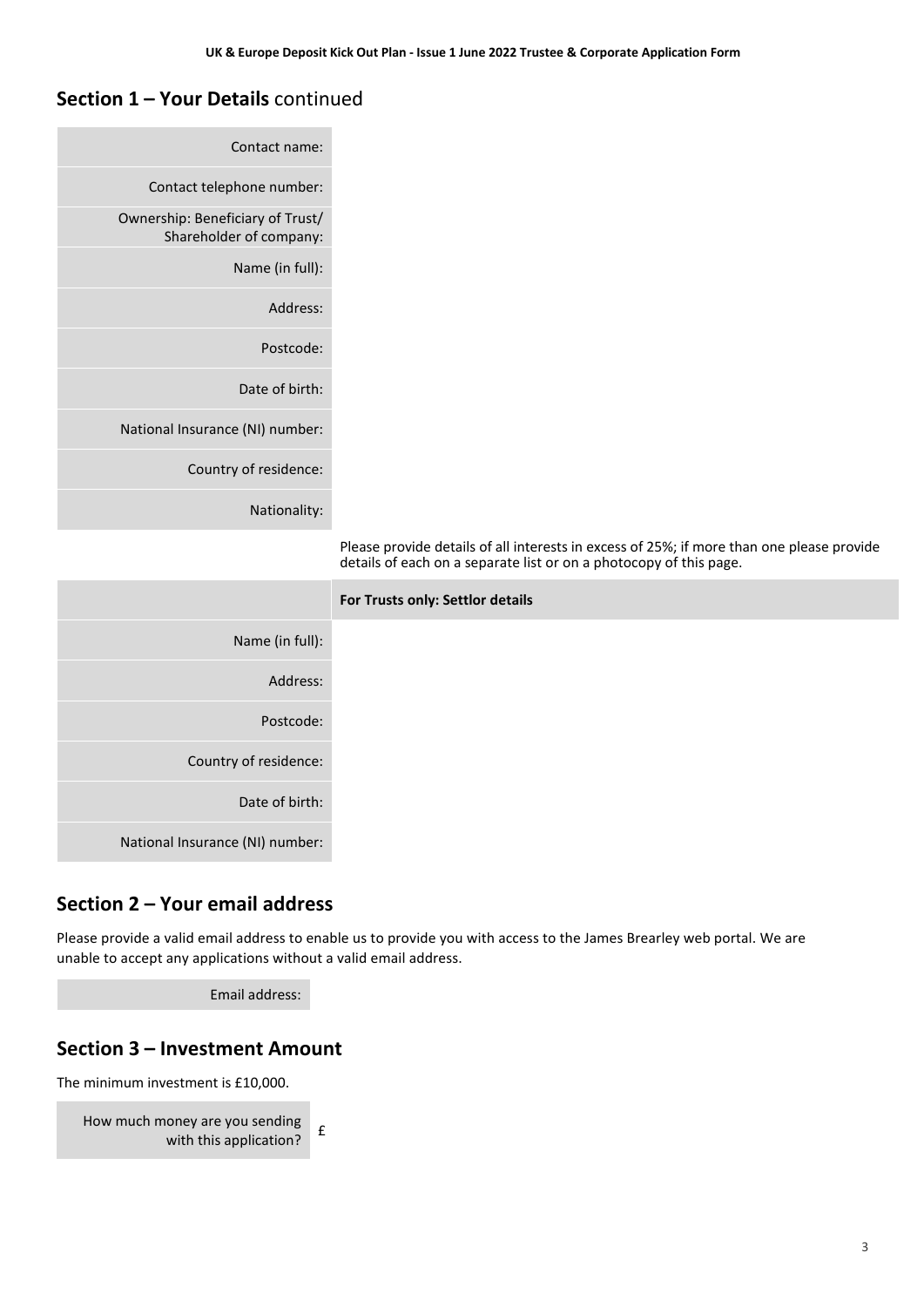#### **Section 4 – Adviser Fees**

You may incur fees for the service provided by your financial adviser. We can facilitate the adviser fees from the money you are sending. If you would like us to do this, please tick the box and fill in the amount below.

| Would you like us to facilitate your<br>adviser fees? | Yes | No  |
|-------------------------------------------------------|-----|-----|
| Adviser Charge: £                                     |     | nr% |

#### **Section 5 – Your Bank Account Details for Payments**

| <b>Bank/Building Society:</b> |
|-------------------------------|
| Account name:                 |
| Reference or roll number:     |
| Sort code:                    |
| Account number:               |
|                               |

Important: Please note that for any remittance of monies to be made to you, the bank account details you have provided need to have been verified as yours. If you have sent a cheque in support of this application and the account the cheque has been drawn on is the same as the account above, then your cheque can provide the evidence needed for verification. If you send your Payment in support of this application electronically, you may need to provide additional documentation that verifies the account details above as yours. Documentation that is acceptable as verification evidence include an original bank statement for the account detailed above showing your name and address or an original cheque (which can be crossed as "void" for security purposes).

### **Section 6 – Additional anti-money laundering information**

Under the rules and guidance of the Financial Conduct Authority, James Brearley has a regulatory obligation to manage the risk that its business may be used to further financial crime. In order to meet these regulatory obligations certain information is needed from you.

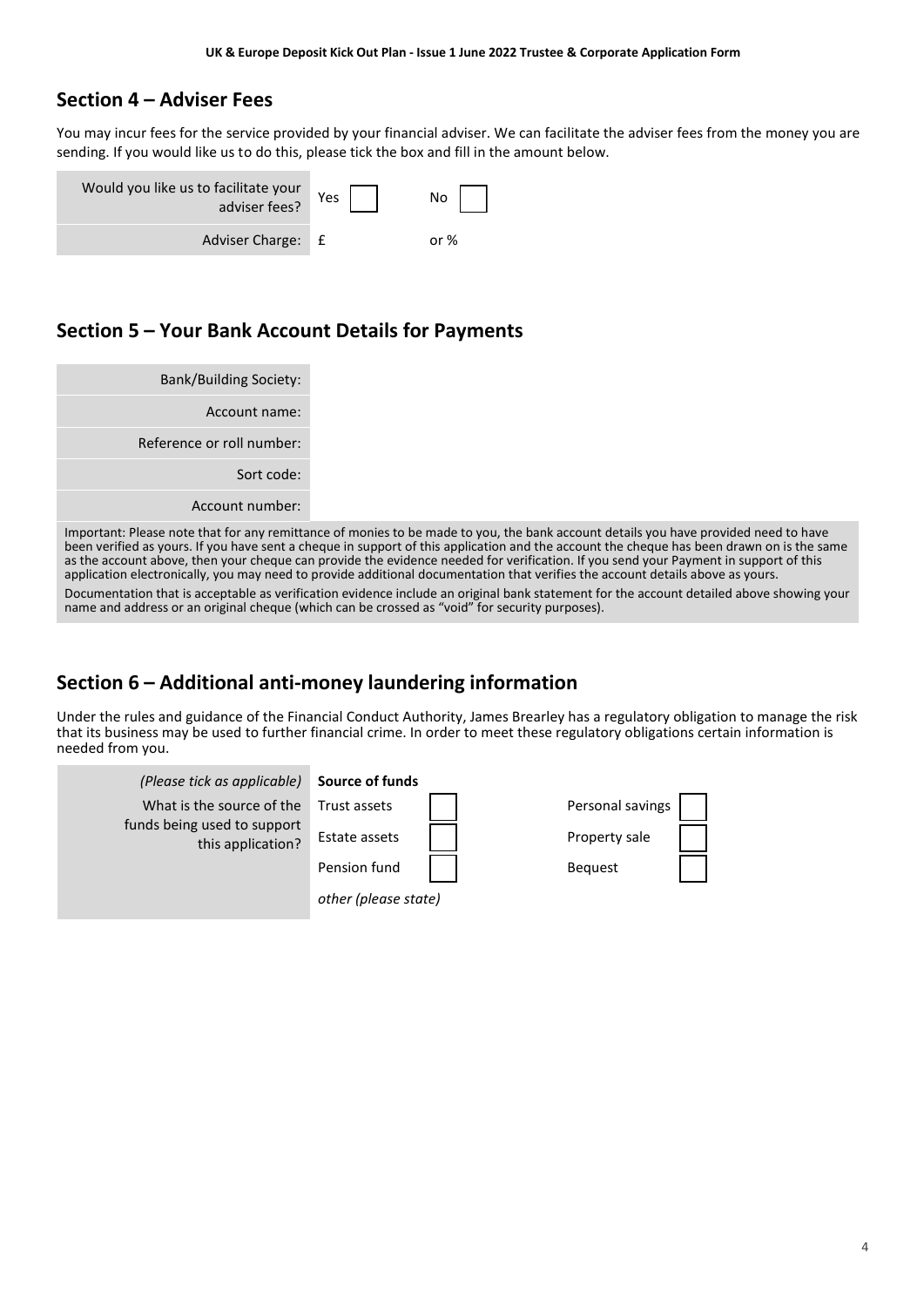## **Section 7 – Trustees/Authorised Signatories**

The instruction to invest in the Plan under the Terms and Conditions of the Plan must be authorised by the trustees or authorised signatories as set out in the Trust Deed or corporate mandate authorised by a corporate resolution. Please provide a list (or a certified true copy if a copy of the list) of the names and sample signatures of all the Trustees, or authorised signatories and provide details of their signing authority if applicable. If no list is available, please complete the section below.

If there are more than four authorised signatories, please continue on a separate sheet of paper. Where there is a change to the authorised signatories, please notify James Brearley & Sons Limited in writing giving the date of the change. Notice should be sent to Outsourced Administration Services, James Brearley & Sons Limited, PO Box 34, Unit 2 Burton Road, Blackpool, Lancashire, FY4 4WX. James Brearley & Sons Limited will be entitled to rely on any previous list until receipt of notice of a change or a replacement list.

|                                 | <b>First Trustee/Authorised Signatory</b> | <b>Second Trustee/Authorised Signatory</b> |
|---------------------------------|-------------------------------------------|--------------------------------------------|
| Name:                           |                                           |                                            |
| Date of birth:                  |                                           |                                            |
| National Insurance (NI) Number: |                                           |                                            |
| Address:                        |                                           |                                            |
| Postcode:                       |                                           |                                            |
| Contact telephone number:       |                                           |                                            |
| Capacity:                       |                                           |                                            |
| Signature:                      |                                           |                                            |
| Date:                           |                                           |                                            |
|                                 |                                           |                                            |
|                                 | <b>Third Trustee/Authorised Signatory</b> | <b>Fourth Trustee/Authorised Signatory</b> |
| Name:                           |                                           |                                            |
| Date of birth:                  |                                           |                                            |
| National Insurance (NI) Number: |                                           |                                            |
| Address:                        |                                           |                                            |
| Postcode:                       |                                           |                                            |
| Contact telephone number:       |                                           |                                            |
| Capacity:                       |                                           |                                            |
| Signature:                      |                                           |                                            |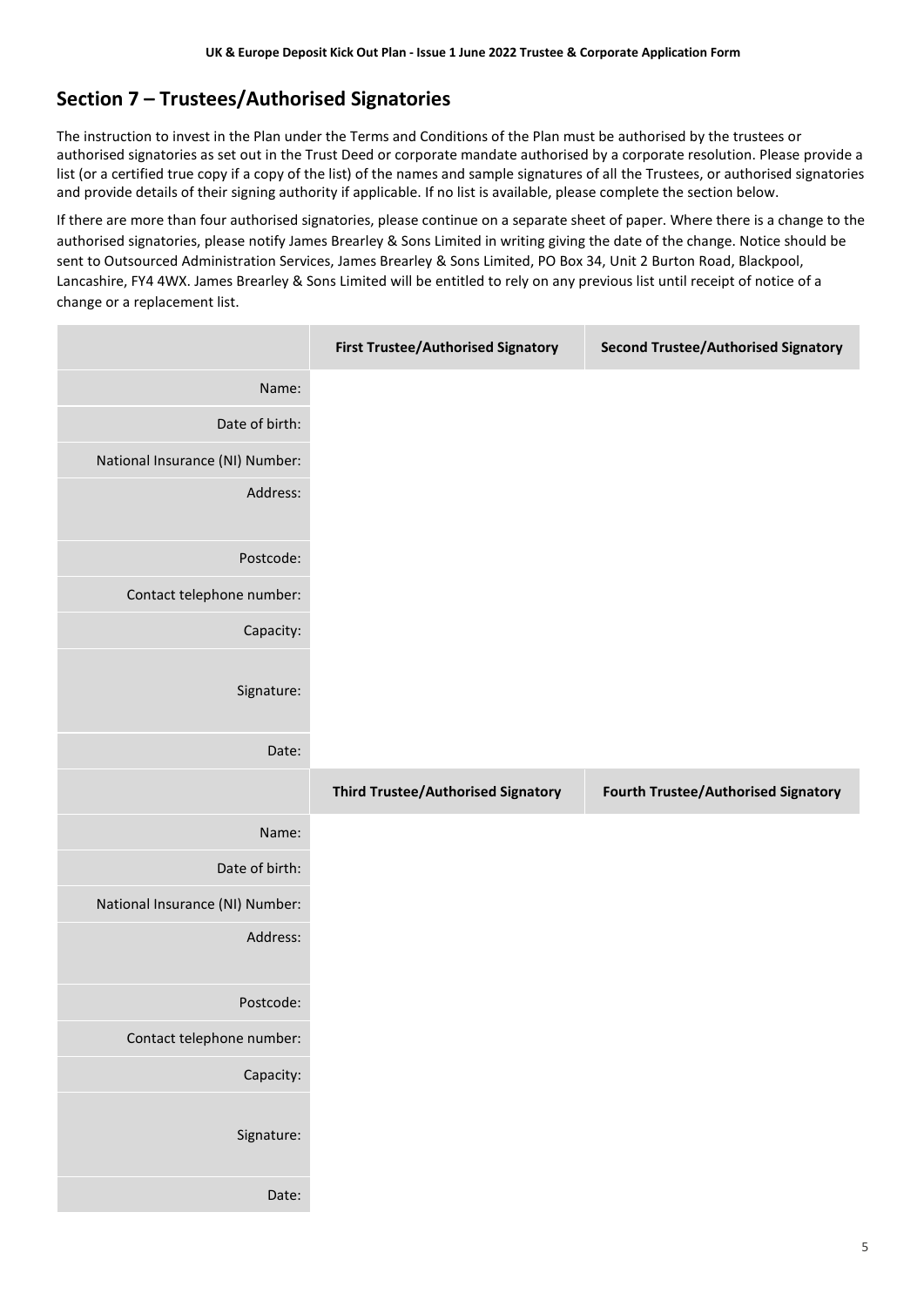### **Section 8 – Data Protection**

You authorise us to hold and process the information supplied on the application form as a data controller for the purposes of the General Data Protection Regulation (GDPR). We will hold and process information for the administration of this and any future application, for the operation of your investment, for statistical analysis and for marketing goods and services. You also authorise us to transfer information you provide on your application form (or subsequently) to IDAD. They will only use such data for purposes ancillary to their role as Plan Manager, including but not limited to hedge management, dealing with queries, fulfilling their regulatory obligations, statistical analysis and marketing on the Plan's maturity. Your data will be used for no other purposes.

You authorise the disclosure of your information concerning your investment to a financial adviser acting on your behalf. You are entitled to request details of any of your personal data we may hold and to require us to correct any inaccuracies.

#### **Declaration and Authority**

We, the trustees/authorised signatories, request James Brearley & Sons Limited to arrange for the purchase of the Plan(s) on our behalf.

I declare that:

- 1. We have full power to invest in the Plan and have taken all necessary action to authorise the making of this application. The person(s) signing this application are authorised to do so.
- 2. We authorise James Brearley & Sons Limited to hold the cash subscription, investments, interest, dividends and other rights or proceeds in respect of those investments and any cash or other proceeds.
- 3. We have read and understood the information contained within the brochure which refers to Counterparty Risk and understand that should the Counterparty fail to meet its obligations to pay us the amount due from our investment, we may not receive back our investment and may not be entitled to any compensation.
- 4. We have read and understood "Is this investment suitable for you?" and "Risks" and confirm that the terms set out within the brochure are acceptable to us as the investor.
- 5. We understand that market prices can go down as well as up and we may get back less than our original investment. Past performance is not a guide to future performance.
- 6. We understand that the levels and bases of taxation may change.
- 7. We understand that in compliance with the FCA rules, telephone calls will be recorded.
- 8. We understand that early encashment is likely to lead to some loss of capital.
- 9. We are not acting on behalf of a resident of the United States or a U.S. Person (as defined under the Internal Revenue Code of 1986, as amended) and we will not assist any person who is resident in the United States or a U.S. Person to acquire an interest in the Trust/Bond. We agree to inform you immediately should we believe anyone connected with the trust becomes a resident of the United States or a U.S. Person.
- 10. We are not acting on behalf of a person who is in the United States or who is a U.S. Person (as defined in Regulation S under the U.S. Securities Act of 1933, as amended).
- 11. We undertake to advise James Brearley & Sons Limited immediately in writing of any changes in the information contained in this application form including any changes to the trustees/authorised signatories.

We have read and understood the relevant Key Information Document (KID) and the Plan brochure including the Terms & Conditions and accept the terms under which the Investment will be managed. We are not prohibited under the terms of the company's constitution from investing in this Plan. We declare that this application form has been completed to the best of our knowledge and belief. We understand that the producers of this brochure have not provided investment advice and confirm that we are making this application through a financial adviser (and have taken taxation advice if appropriate) and we wish to make this investment.

Signed by the Trustees/the authorised signatories:

|             | <b>First signature:</b> | <b>Second signature:</b> |
|-------------|-------------------------|--------------------------|
| Signature:  |                         |                          |
| Capacity:   |                         |                          |
| Print name: |                         |                          |
| Date:       |                         |                          |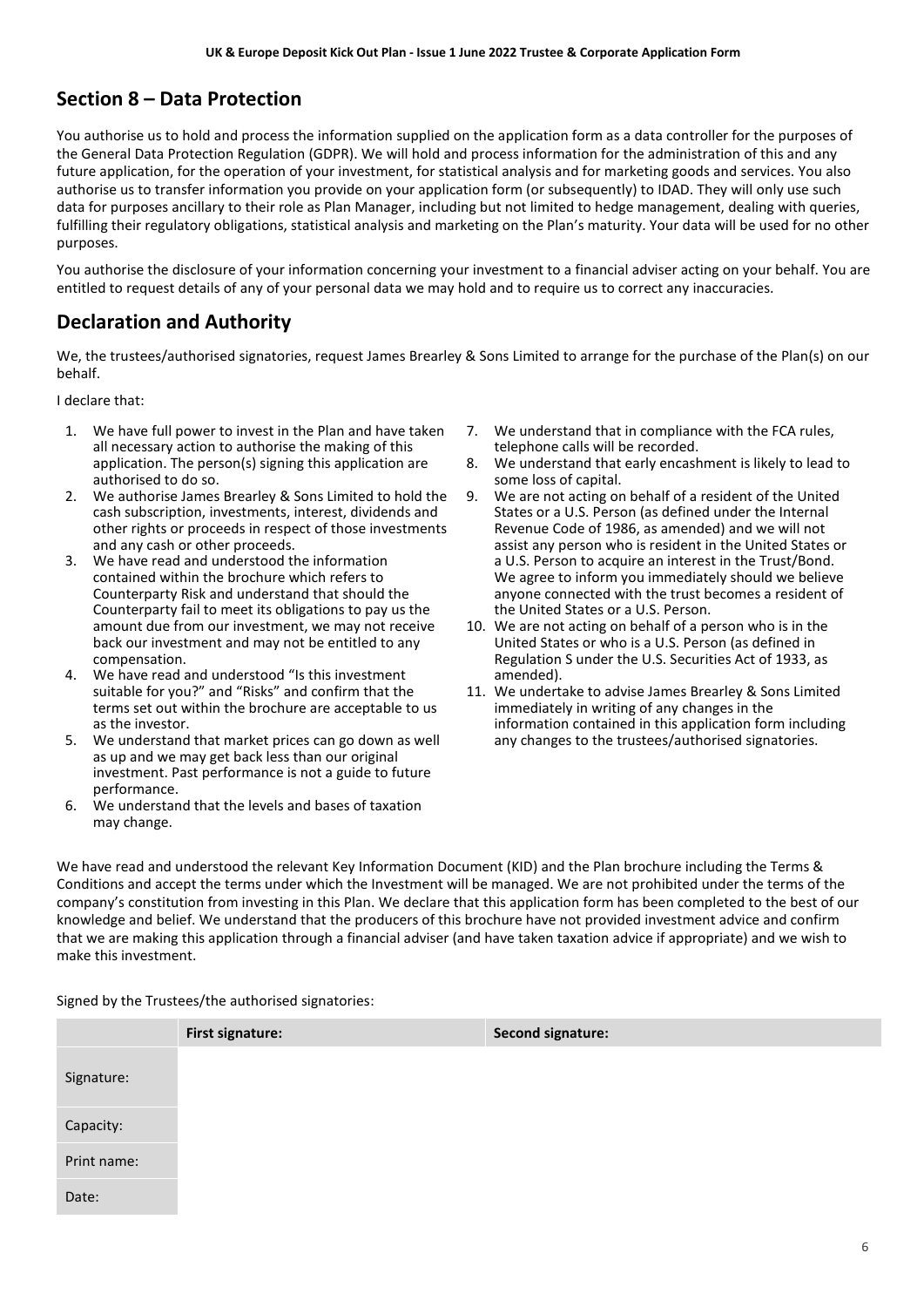## **Section 9 – Financial Adviser Section (Financial Adviser use only)**

Please ensure you have completed, signed and returned an IDAD Terms of Business.

A copy can be requested from anna.marsh@idad.com

If an IDAD Terms of Business Form has not been completed and approved, we will be unable to process any applications.

| Name of adviser:                                                                                                                                                                                                                                                                                                                 |                |                                                                                                                                                                                                                                                                                                                                                                                                                                                                                                                                                                                                                                                                                                                                                                                                                                                                                                                                                                                      |                                                                                                                                                                                                                                                                                                                                                                                                                             |
|----------------------------------------------------------------------------------------------------------------------------------------------------------------------------------------------------------------------------------------------------------------------------------------------------------------------------------|----------------|--------------------------------------------------------------------------------------------------------------------------------------------------------------------------------------------------------------------------------------------------------------------------------------------------------------------------------------------------------------------------------------------------------------------------------------------------------------------------------------------------------------------------------------------------------------------------------------------------------------------------------------------------------------------------------------------------------------------------------------------------------------------------------------------------------------------------------------------------------------------------------------------------------------------------------------------------------------------------------------|-----------------------------------------------------------------------------------------------------------------------------------------------------------------------------------------------------------------------------------------------------------------------------------------------------------------------------------------------------------------------------------------------------------------------------|
| Name of company:                                                                                                                                                                                                                                                                                                                 |                |                                                                                                                                                                                                                                                                                                                                                                                                                                                                                                                                                                                                                                                                                                                                                                                                                                                                                                                                                                                      |                                                                                                                                                                                                                                                                                                                                                                                                                             |
|                                                                                                                                                                                                                                                                                                                                  | Address:       |                                                                                                                                                                                                                                                                                                                                                                                                                                                                                                                                                                                                                                                                                                                                                                                                                                                                                                                                                                                      |                                                                                                                                                                                                                                                                                                                                                                                                                             |
|                                                                                                                                                                                                                                                                                                                                  | Postcode:      |                                                                                                                                                                                                                                                                                                                                                                                                                                                                                                                                                                                                                                                                                                                                                                                                                                                                                                                                                                                      |                                                                                                                                                                                                                                                                                                                                                                                                                             |
| Telephone number:                                                                                                                                                                                                                                                                                                                |                |                                                                                                                                                                                                                                                                                                                                                                                                                                                                                                                                                                                                                                                                                                                                                                                                                                                                                                                                                                                      |                                                                                                                                                                                                                                                                                                                                                                                                                             |
|                                                                                                                                                                                                                                                                                                                                  | Email address: |                                                                                                                                                                                                                                                                                                                                                                                                                                                                                                                                                                                                                                                                                                                                                                                                                                                                                                                                                                                      |                                                                                                                                                                                                                                                                                                                                                                                                                             |
| Are you a member of a network or<br>directly authorised?                                                                                                                                                                                                                                                                         |                | Please tick as appropriate.<br>Network<br>Directly authorised                                                                                                                                                                                                                                                                                                                                                                                                                                                                                                                                                                                                                                                                                                                                                                                                                                                                                                                        |                                                                                                                                                                                                                                                                                                                                                                                                                             |
| If you have selected network,<br>please state which network:                                                                                                                                                                                                                                                                     |                |                                                                                                                                                                                                                                                                                                                                                                                                                                                                                                                                                                                                                                                                                                                                                                                                                                                                                                                                                                                      |                                                                                                                                                                                                                                                                                                                                                                                                                             |
| Your FCA (or equivalent)<br>registration number:                                                                                                                                                                                                                                                                                 |                |                                                                                                                                                                                                                                                                                                                                                                                                                                                                                                                                                                                                                                                                                                                                                                                                                                                                                                                                                                                      |                                                                                                                                                                                                                                                                                                                                                                                                                             |
| <b>Appropriateness (For Execution</b><br>Only applications)<br>Please confirm that you have<br>provided a copy of this Plan's Key<br>Information Document (KID) and<br>brochure and confirmed the<br>appropriateness of this investment<br>and that you consider this product<br>to be appropriate for your client.<br>Yes<br>No |                | <b>Suitability (For Advised applications only)</b><br>Please confirm that you have provided a<br>copy of this Plan's Key Information<br>Document (KID) and brochure and<br>disclosed the associated risks of this<br>Investment and that you have conducted<br>the required suitability assessment and<br>that you consider this product to be<br>suitable for your client.<br>Yes<br>No                                                                                                                                                                                                                                                                                                                                                                                                                                                                                                                                                                                             | <b>Verification of Identity</b><br>Please be aware that we have<br>obligations under UK Anti Money<br>Laundering (AML) regulations and<br>reserve the right to request further<br>evidence of identity so as to be able to<br>fulfil these requirements. Depending on<br>the circumstances, where we consider<br>we have not been able to fulfil these<br>obligations, we may decide not to<br>proceed with an application. |
| <b>Adviser Declaration:</b>                                                                                                                                                                                                                                                                                                      |                | I confirm that all dealings with the investor have been carried out in accordance with the<br>requirements of the FCA Handbook and in accordance with my obligations under IDAD/JBS'<br>current Terms of Business.<br>I acknowledge my responsibility to evaluate all information on the Plan and confirm that where<br>I have given advice, I have the necessary knowledge and experience to be deemed competent to<br>assess the Plan and its suitability to an applicant's circumstances and investment objectives.<br>I declare that this application has been completed to the best of my knowledge and belief and I<br>have agreed any adviser charge with the applicant.<br>I confirm that I have carried out the appropriate identity checks on all the parties relevant to this<br>application and have retained copies of the completed Verification of Identity Certificates and<br>supporting documents, which I understand JBS may request at any time and may rely on. |                                                                                                                                                                                                                                                                                                                                                                                                                             |
| Signature:                                                                                                                                                                                                                                                                                                                       |                |                                                                                                                                                                                                                                                                                                                                                                                                                                                                                                                                                                                                                                                                                                                                                                                                                                                                                                                                                                                      |                                                                                                                                                                                                                                                                                                                                                                                                                             |
| Date:                                                                                                                                                                                                                                                                                                                            |                |                                                                                                                                                                                                                                                                                                                                                                                                                                                                                                                                                                                                                                                                                                                                                                                                                                                                                                                                                                                      |                                                                                                                                                                                                                                                                                                                                                                                                                             |